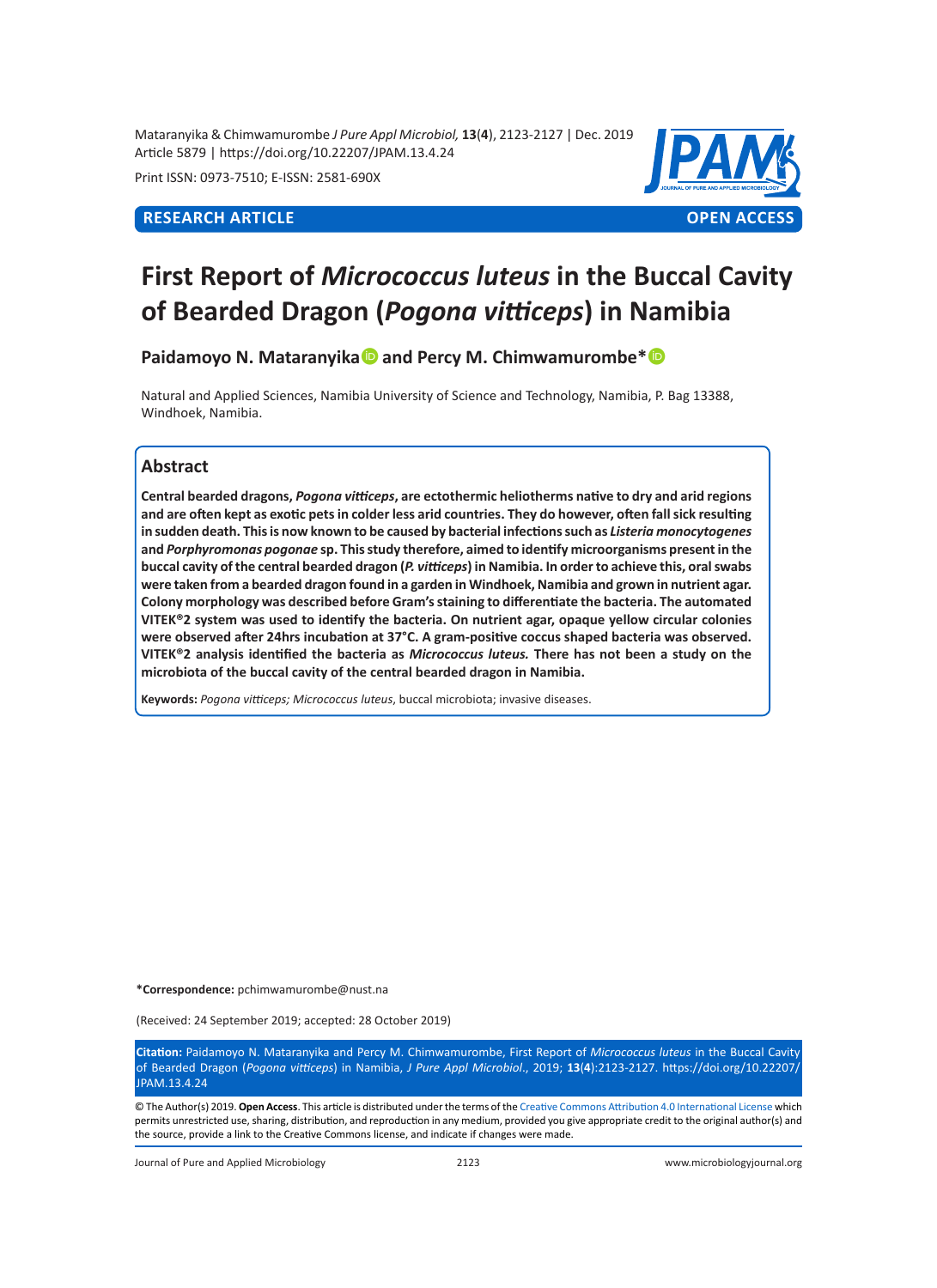### **INTRODUCTION**

Central bearded dragons, *Pogona vitticeps*, are ectothermic heliotherms native to dry and arid regions. They are largely herbivorous but may consume insects. When kept as pets, bearded dragons require an optimum diet and living conditions. These include regular water supply and calcium fortified insects $1,2$ . Despite optimum conditions, bearded dragons have been known to suffer from anorexia, lethargy and weight loss with symptoms including dehydration and limited reaction<sup>3</sup>. When untreated these cases usually lead to death however, sudden death has occurred in some cases soon after the emergence of signs and symptoms of ill health<sup>4</sup>. Tests done during illness or after death have often revealed gastrointestinal bacterial infections. *Porphyromonas pogonae* sp. (*Porphyromonas* spp sometimes known to infect humans as well) and *Listeria monocytogenes* are some of the common bacterial species found to infect bearded dragons (Fig.  $1)^{2,5}$ .

There is also a growing concern in the increase in fungal infections among reptiles. Bearded dragons are most likely to be infected by opportunistic fungi, however dermatomycoses have been noted to be on the rise<sup>6</sup>. On the other hand, adenoviral infections are relatively common among reptiles with the greatest number of cases being reported in bearded dragons<sup>7</sup>. Though the relationship between the bearded dragon and microorganisms is evident not much literature is present on bacterial relations particularly from the oral cavity. To the best of our knowledge, no study has been done to evaluate the oral microbiota of bearded dragons. Therefore, this study aimed





to identify buccal cavity bacteria of the central bearded dragon.

# **MATERIALS AND METHODS Bacterial Isolation**

A central bearded dragon (Fig. 1) found in a garden in Windhoek, Namibia was safely captured and transported in a brown bag to the Namibia University of Science and Technology Natural and Applied Sciences laboratory following the institutional rules for the use of animals in research. Oral swabs were taken from the roof, cheek and tongue oral cavity of the bearded dragon. Swabs were immediately inoculated onto nutrient agar plates and incubated at 37°C for 24 hours. The bearded dragon was subsequently released back into the garden. Six selected colonies were sub-cultured onto nutrient agar following a modified description by Kikillus, *et al.*<sup>8</sup> . **Identification**

Descriptive colony morphology<sup>5</sup> was done before differential staining using Gram's staining<sup>9</sup>. In order to identify the isolated bacteria, automated biochemical tests were done using VITEK®2 (GP) cards were used depending on the stain result.

#### **VITEK®2 Automated Analysis**

Isolated bacteria samples were recultured on nutrient agar plates at 37°C for 24hrs before VITEK analysis. Thereafter, a few colonies from each sample were suspended in 0.45% saline solution. An optic density between 0.55 and 0.63 for analysis was preferred. The automated VITEK®2 system performed 43 biochemical tests (Table 1) over a period of 10hrs using gram-positive VITEK®2 cards.

#### **RESULTS AND DISCUSSION**

The study aimed to identify microorganisms present in the buccal cavity of *P. vitticeps.* The selected colony was observed to be yellow with opaque circular colonies. The colonies had entire edges and raised elevations. Gram-staining showed the cells to be gram positive and coccus shaped, with a few tetrads clustered cells. VITEK®2 GP analysis identified the bacteria as *Micrococcus luteus*. Figure 2 shows the colonies on nutrient agar while Table 1 shows a summary of the results.

*Micrococcus luteus* is a coccus **Fig. 1.** Central Bearded Dragon (*Pogona vitticeps*) shaped gram-positive bacteria. It is an aerobic

Journal of Pure and Applied Microbiology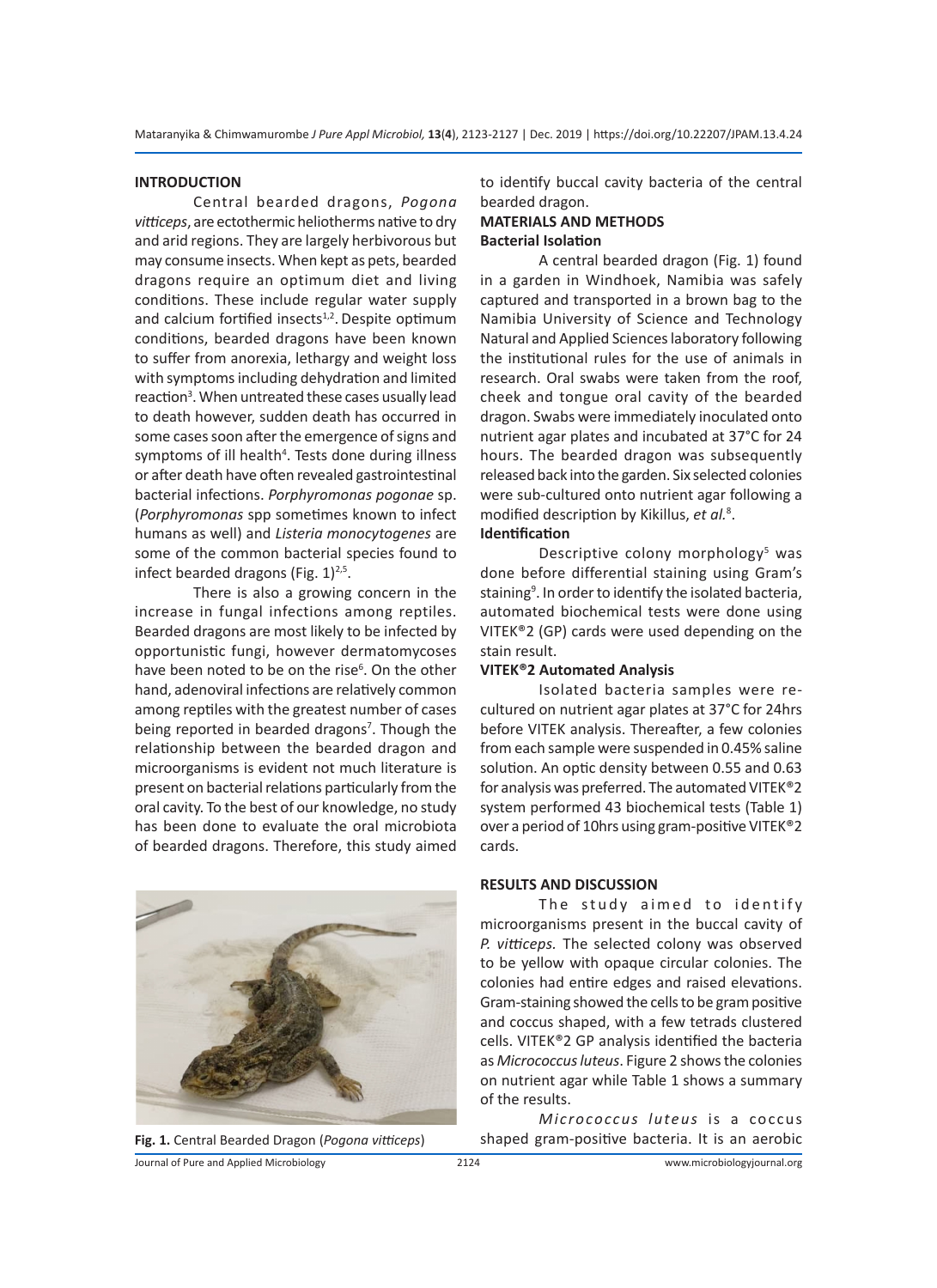| ID                                            | Morphology                                                                   |                          |                          | Gram stain<br><b>VITEK</b> result<br>Shape |                                  |        |                          |           |
|-----------------------------------------------|------------------------------------------------------------------------------|--------------------------|--------------------------|--------------------------------------------|----------------------------------|--------|--------------------------|-----------|
| G4.2                                          | Yellow, opaque circular colonies with<br>raised elevations and entire edges. |                          | Positive<br>Coccus       |                                            | Micrococcus luteus               |        |                          |           |
|                                               |                                                                              | <b>Biochemical tests</b> |                          |                                            |                                  |        |                          |           |
| Reactions                                     |                                                                              | Result                   | Acid<br>Production       | Result                                     | Growth<br>in 6.5%<br><b>NaCl</b> | Result | Antibiotic<br>resistance | Result    |
| Phosphati-dylinositol<br>phospholipase C      |                                                                              |                          | Amygdalin                |                                            | Single<br>test                   |        | Polymyxin B              | $\ddot{}$ |
| Arginine dihydrolase<br>(two tests)           |                                                                              | $\ddot{}$                | Xylose                   | $\ddot{}$                                  |                                  |        | Optochin                 | $\ddot{}$ |
| β-galactosidase                               |                                                                              | $\ddot{}$                | $\alpha$ -cyclodextrin   | $\ddot{}$                                  |                                  |        | Novobiocin               | +         |
| $\alpha$ -glucosidase                         |                                                                              | $\ddot{}$                | Sorbitol                 |                                            |                                  |        | 0129                     |           |
| Alanine-phenylalanine-<br>proline arylamidase |                                                                              |                          | Galactose                |                                            |                                  |        | <b>Bacitracin</b>        |           |
| L-aspartic acid                               |                                                                              |                          | Ribose                   | $\ddot{}$                                  |                                  |        |                          |           |
| Aryl-amidase                                  |                                                                              |                          | Lactate                  |                                            |                                  |        |                          |           |
| β-galactosidase                               |                                                                              | $\ddot{}$                | Lactose                  | $\ddot{}$                                  |                                  |        |                          |           |
| $\alpha$ -mannosidase                         |                                                                              |                          | N-acetyl-<br>glucosamine | $\ddot{}$                                  |                                  |        |                          |           |
| Alkaline phosphatase                          |                                                                              |                          | Maltose                  | $\ddot{}$                                  |                                  |        |                          |           |
| L-leucine aryl-amidase                        |                                                                              |                          | Mannitol                 | $\ddot{}$                                  |                                  |        |                          |           |
| Proline arylamidase                           |                                                                              |                          | Mannose                  | $\ddot{}$                                  |                                  |        |                          |           |
| β-glucuronidase                               |                                                                              |                          | Methyl- $\beta$ -d-      |                                            |                                  |        |                          |           |
| (two tests)                                   |                                                                              |                          | glucopy-ranoside         |                                            |                                  |        |                          |           |
| $\alpha$ -galactosidase                       |                                                                              |                          | Pullulan                 |                                            |                                  |        |                          |           |
| arylamidase                                   | L-pyroglutamic acid                                                          |                          | Raffinose                | $\ddot{}$                                  |                                  |        |                          |           |
| Alanine arylamidase                           |                                                                              |                          | Salicin                  | $\ddot{}$                                  |                                  |        |                          |           |
| Tyrosine arylamidase                          |                                                                              |                          | Sucrose                  | $\ddot{}$                                  |                                  |        |                          |           |
| Andurease                                     |                                                                              |                          | <b>Trehalose</b>         | $\overline{+}$                             |                                  |        |                          |           |

**Table 1.** Results summary for *M. luteus*

Table 1 also indicates the biochemical test results [10–12].

exopolysaccharide producing bacteria that may be found on the skin, mouth and sometimes in the throat of mammals $13,14$ . Oral microbial flora of reptiles includes bacteria from *Proteus*, *Porphyromonas*, *Micrococcus, Salmonella* and *Staphylococcus* genera5,8,15. Variations, however, may be present among bearded dragons depending on the diet based on whether they are kept as pets (captive) or in the wild $16$ . As such, the oral cavity of snakes and other reptiles alike are more often than not infected by aerobic bacteria<sup>17</sup>.

Described species of *Micrococcus* are often responsible for invasive diseases such as pneumonia, peritonitis and endocarditis among others<sup>18</sup>. *M. luteus* has been isolated from the surface of human skin, water and soil<sup>19</sup>. It has been noted to be an opportunistic bacterium and immunocompromised patients pose the greatest risk of infection20,21. Treatment of *M. luteus* infection typically involves the use of antibiotics such as penicillin, vancomycin and gentamicin<sup>22</sup>. Cefoxitin has also been successfully used to treat peritonitis as a result of *M. luteus* infection<sup>23</sup>. The pathogenicity of *M. luteus* is not only of concern to humans. Swabs were collected from crocodiles which were dying suddenly on a crocodile farm.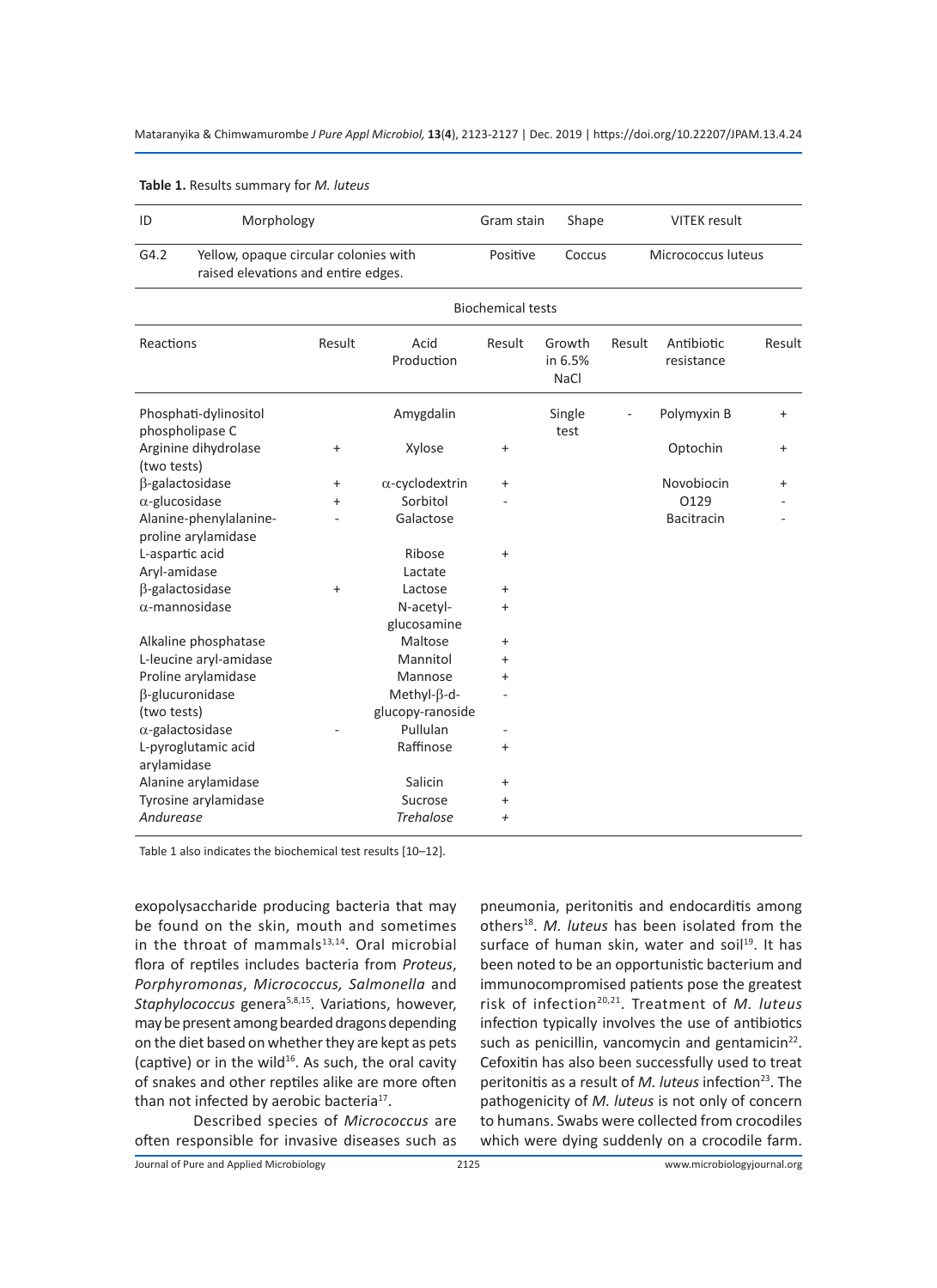

**Fig. 2.** *Micrococcus luteus* on nutrient agar

Strains including those of *M. luteus* isolated from the crocodiles dying suddenly were identified as being pathogenic. Though another bacterium (*Edwardsiella tarda*) caused death, the presence of *M. luteus* and other species contributed to ill health $24$ .

This is of particular concern as domestic reptiles kept as pets harbor pathogenic bacteria which may be transferred to humans. Bacteria from the *Salmonella* species, though intestinal, are the most common pathogens associated with captive reptiles. This runs the risk of infecting other pets within the same household<sup>15</sup>. Bacterial pathogens in the oral cavity of bearded dragons becomes of great concern in the event that a bite occurs. Lizard bites rarely occur as there are limited human-lizard interactions. However, bacterial infections from lizard bites can occur with one such case being fatal as a result of septicemia<sup>25</sup>. The same concern is raised in snakes as venom is not the only challenge presented by venomous snakes. As such bacterial infections are often reported following snake bite incidents in cases were the patient survives the bite $16,17$ .

# **CONCLUSION**

Central bearded dragons harbor aerobic bacteria in their oral cavity, some pathogenic. In this study *M. luteus* was identified in the buccal cavity of *P. vitticeps*. Currently, there are no reported cases on bearded dragon bites on humans. However, they are often kept as pets with close interactions with humans therefore, caution should be exercised when handling them, cleaning their cages and feeding them to prevent the possibility of contracting *M. luteus*. Future work with regards to the *P. vitticeps* could include identifying more microorganisms from the buccal cavity and gut with special attention to possible pathogenicity.

# **ACKNOWLEDGEMENTS**

The authors acknowledge Dr Renatus Peter Shilangale for allowing access to his Laboratory.

# **CONFLITS OF INTEREST**

The authors declare that there is no conflict of interest.

### **AUTHOR'S CONTRIBUTION**

All authors listed have made a substantial, direct and intellectual contribution to the work, and approved it for publication.

### **FUNDING**

Support from Namibia University of Science and Technology is acknowledged. The grant number is S102.

### **DATA AVAILABILITY**

All datasets generated or analyzed during this study are included in the manuscript.

#### **ETHICS STATEMENT**

This article does contain studies with animals performed by the authors in a humane way following approved guide lines by our institutional Ethics committee.

#### **REFERENCES**

- 1. Oldfield CL. Bearded Dragons: Common Husbandry and Nutrition-Related Problems. *Vet Nurs J*. 2014;**29**(11): 354–7. https://doi.org/10.1111/vnj.12190
- 2. Matt CL, Ramachandran A, Allison RW, Wall CR, Dieterly AM, Brandao J. *Listeria monocytogenes* in an Inland Bearded Dragon (*Pogona vitticeps*). *J. Exot. Pet. Med.*, 2019; **30**: 76–81. https://doi.org/10.1053/j. jepm.2018.12.005
- 3. Collins SN. Diagnostic Challenge: Gastric Neuroendocrine Carcinoma in a Bearded Dragon (*Pogona vitticeps*). *J. Exot. Pet. Med.* [Internet], 2019; **30**: 7–11. https://doi.org/10.1053/j.jepm.2018.09.001
- 4. Schilliger L, Veronique M, Marschang RE, Nicolier A, Richter B. Triple infection with agamid adenovirus 1, *Encephaliton cuniculi*-like microsporidium and enteric coccidia in a bearded dragon (*Pogona vitticeps*). *Tierarztl Prax Ausgabe K Kleintiere - Heimtiere.*, 2016; **44**(5): 1–4. https://doi.org/10.15654/TPK-150790
- 5. Kawamura Y, Kuwabara S, Kania SA, Kato H, Hamagishi M, Fujiwara N, et al. *Porphyromonas pogonae sp*. nov., an anaerobic but low concentration oxygen adapted